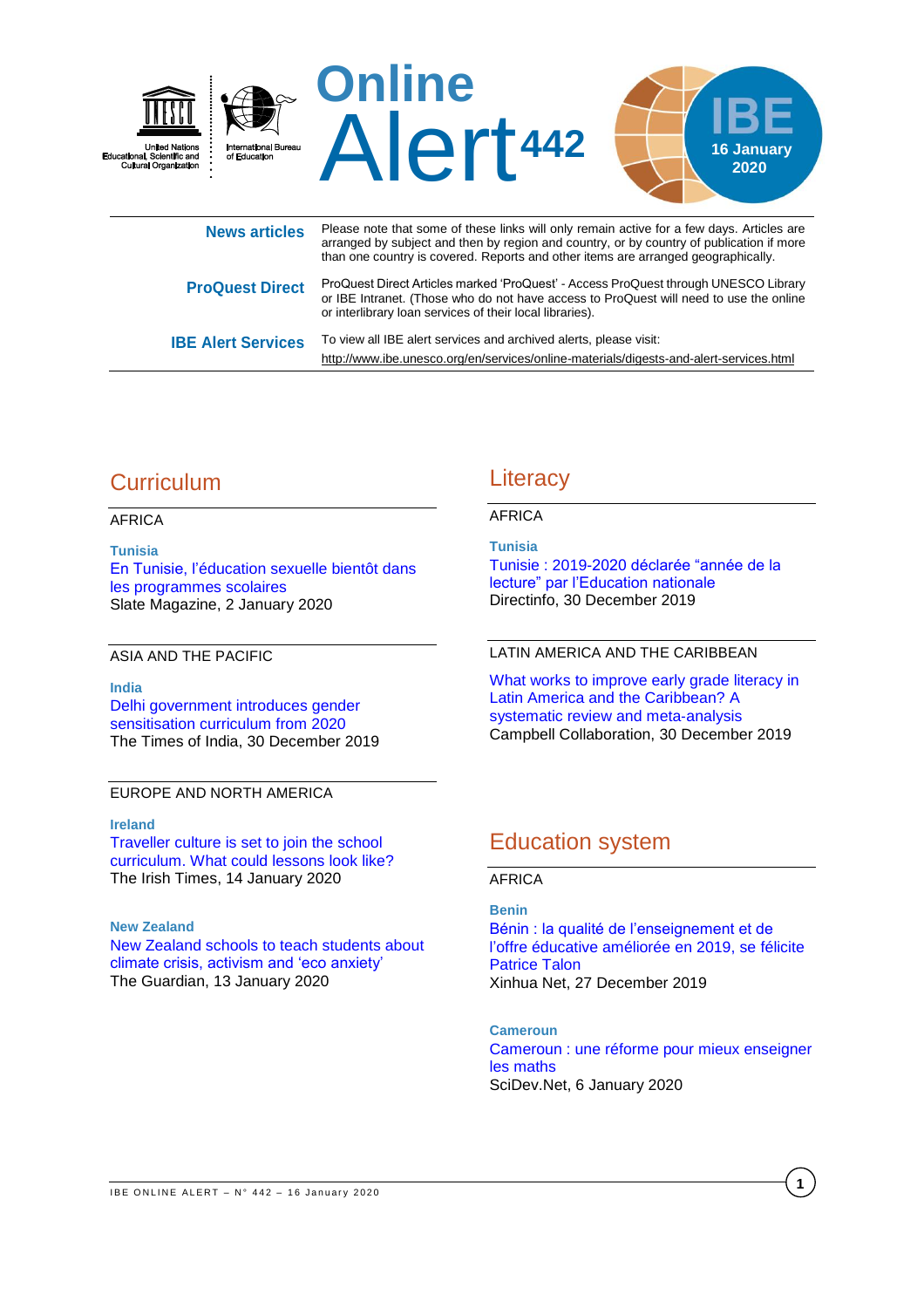## ASIA AND THE PACIFIC

**India**

[Ringing in 2020: Upcoming reforms in Indian](https://www.businesstoday.in/current/policy/indian-education-sector-upcoming-reforms-in-2020-academics-school-learning-skill-development/story/392837.html)  [education sector](https://www.businesstoday.in/current/policy/indian-education-sector-upcoming-reforms-in-2020-academics-school-learning-skill-development/story/392837.html) Business Today, 30 December 2019

#### **Singapore**

[Education system designed to bring out best in](https://www.straitstimes.com/singapore/education-system-designed-to-bring-out-best-in-every-student-pm)  [every student: PM](https://www.straitstimes.com/singapore/education-system-designed-to-bring-out-best-in-every-student-pm) The Straits Times, 6 January 2020

### EUROPE AND NORTH AMERICA

**Switzerland** [La formation duale suisse, un système unique](https://www.swissinfo.ch/fre/economie/école-et-travail_la-formation-duale-suisse--un-système-unique-au-monde/45475114)  [au monde](https://www.swissinfo.ch/fre/economie/école-et-travail_la-formation-duale-suisse--un-système-unique-au-monde/45475114) Swissinfo, 6 January 2020

## LATIN AMERICA AND THE CARIBBEAN

**Haiti** [Le défi de l'aménagement du créole dans le](http://www.lenational.org/post_free.php?elif=1_CONTENUE/societes&rebmun=3617)  [système éducatif haïtien](http://www.lenational.org/post_free.php?elif=1_CONTENUE/societes&rebmun=3617) Le National, 8 January 2020

## Children's Rights

AFRICA

**South Africa** [Afrique du Sud, le chemin tortueux des élèves](https://www.lemonde.fr/afrique/article/2019/12/27/afrique-du-sud-le-chemin-tortueux-des-eleves-sans-papiers-pour-pouvoir-etudier_6024240_3212.html)  [sans papiers pour pouvoir étudier](https://www.lemonde.fr/afrique/article/2019/12/27/afrique-du-sud-le-chemin-tortueux-des-eleves-sans-papiers-pour-pouvoir-etudier_6024240_3212.html) Le Monde, 27 December 2019

#### **Tunisia**

[Observatoire des droits de l'enfant en Tunisie:](https://lapresse.tn/42181/observatoire-des-droits-de-lenfant-en-tunisie-un-bilan-mitige-et-contraste/)  [Un bilan mitigé et contrasté](https://lapresse.tn/42181/observatoire-des-droits-de-lenfant-en-tunisie-un-bilan-mitige-et-contraste/) La Presse de Tunisie, 1 January 2020

## EUROPE AND NORTH AMERICA

**UK** [Putting pupils in isolation 'drives poor](https://www.bbc.com/news/education-51034121?intlink_from_url=https://www.bbc.com/news/topics/c40rjmqdqgxt/department-for-education&link_location=live-reporting-story)  [behaviour'](https://www.bbc.com/news/education-51034121?intlink_from_url=https://www.bbc.com/news/topics/c40rjmqdqgxt/department-for-education&link_location=live-reporting-story) BBC News, 9 January 2020

## INTERNATIONAL

[Violence contre les enfants : l'OMS appelle à](https://news.un.org/fr/story/2020/01/1059852)  [s'attaquer à la maltraitance cachée](https://news.un.org/fr/story/2020/01/1059852) UN News, 14 January 2020

## **ECCE**

AFRICA

#### **Morocco**

[INDH : L'investissement dans la petite enfance](http://aujourdhui.ma/societe/indh-linvestissement-dans-la-petite-enfance-au-coeur-des-premieres-assises)  [au cœur des premières Assises](http://aujourdhui.ma/societe/indh-linvestissement-dans-la-petite-enfance-au-coeur-des-premieres-assises) Aujourd'hui Le Maroc, 31 December 2019

#### **Senegal**

[Plaidoyer pour une prise en charge intégrée de](http://www.aps.sn/actualites/societe/sante/article/plaidoyer-pour-une-prise-en-charge-integree-de-la-petite-enfance)  [la petite enfance](http://www.aps.sn/actualites/societe/sante/article/plaidoyer-pour-une-prise-en-charge-integree-de-la-petite-enfance) Agence de Presse Sénégalaise, 8 January 2020

#### ASIA AND THE PACIFIC

**India** [India needs to focus on early childhood](https://www.hindustantimes.com/analysis/india-needs-to-focus-on-early-childhood-education/story-RtMWMNPrZ7z9qeiiIMbFaJ.html)  [education](https://www.hindustantimes.com/analysis/india-needs-to-focus-on-early-childhood-education/story-RtMWMNPrZ7z9qeiiIMbFaJ.html) Hindustan Times, 14 January 2020

## Equity in education

ASIA AND THE PACIFIC

**Afghanistan** [Women's education essential for future of](https://unama.unmissions.org/women’s-education-essential-future-afghanistan-say-kandahar-leaders)  [Afghanistan, say Kandahar leaders](https://unama.unmissions.org/women’s-education-essential-future-afghanistan-say-kandahar-leaders) UNAMA, 29 December 2019